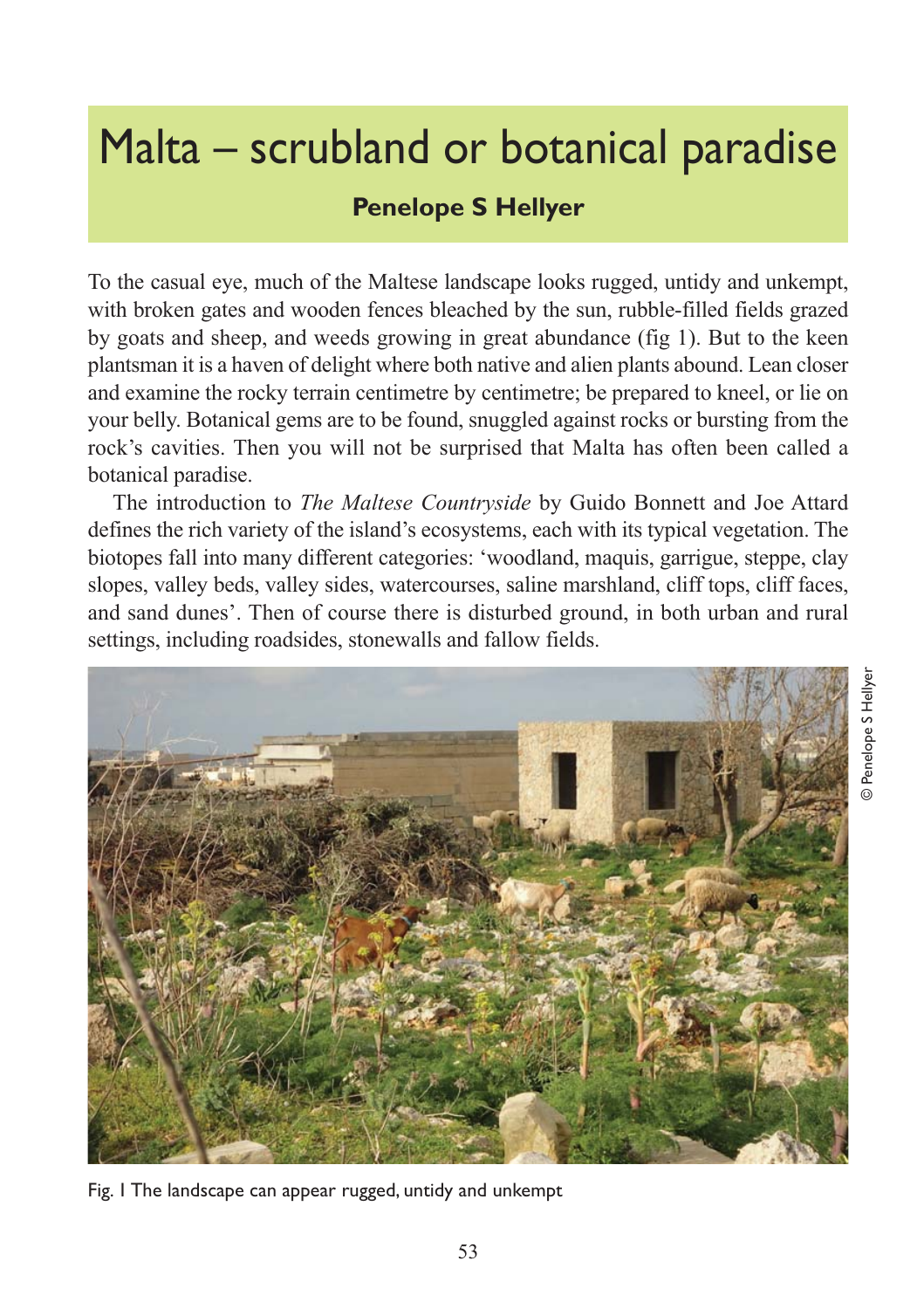

Fig. 2 Dingli Cliffs

Malta is host to approximately 1000 different species; 200 are considered to be aliens, introduced for either agricultural or ornamental purposes, while the other 800 are indigenous or native. Many millennia ago, Malta was attached by a land bridge to Sicily (and Europe) and to North Africa, so much of its flora has similarities to the Mediterranean region. With 20 endemic species and sub-species found only here,





Fig. 4 *Ferula communis*

Bonnett and Attard voiced their concerns about protecting the flora of Malta, recognising the huge responsibility of the Maltese people to 'safeguard this international heritage'.

This is not what first drew me to Dingli Cliffs, but I have returned several times since.

It is the place I have studied most closely, and where most of these photographs were taken. The name is rather Fig. 3 Agave americana **Fig. 4 Ferula communis** misleading, for the cliff face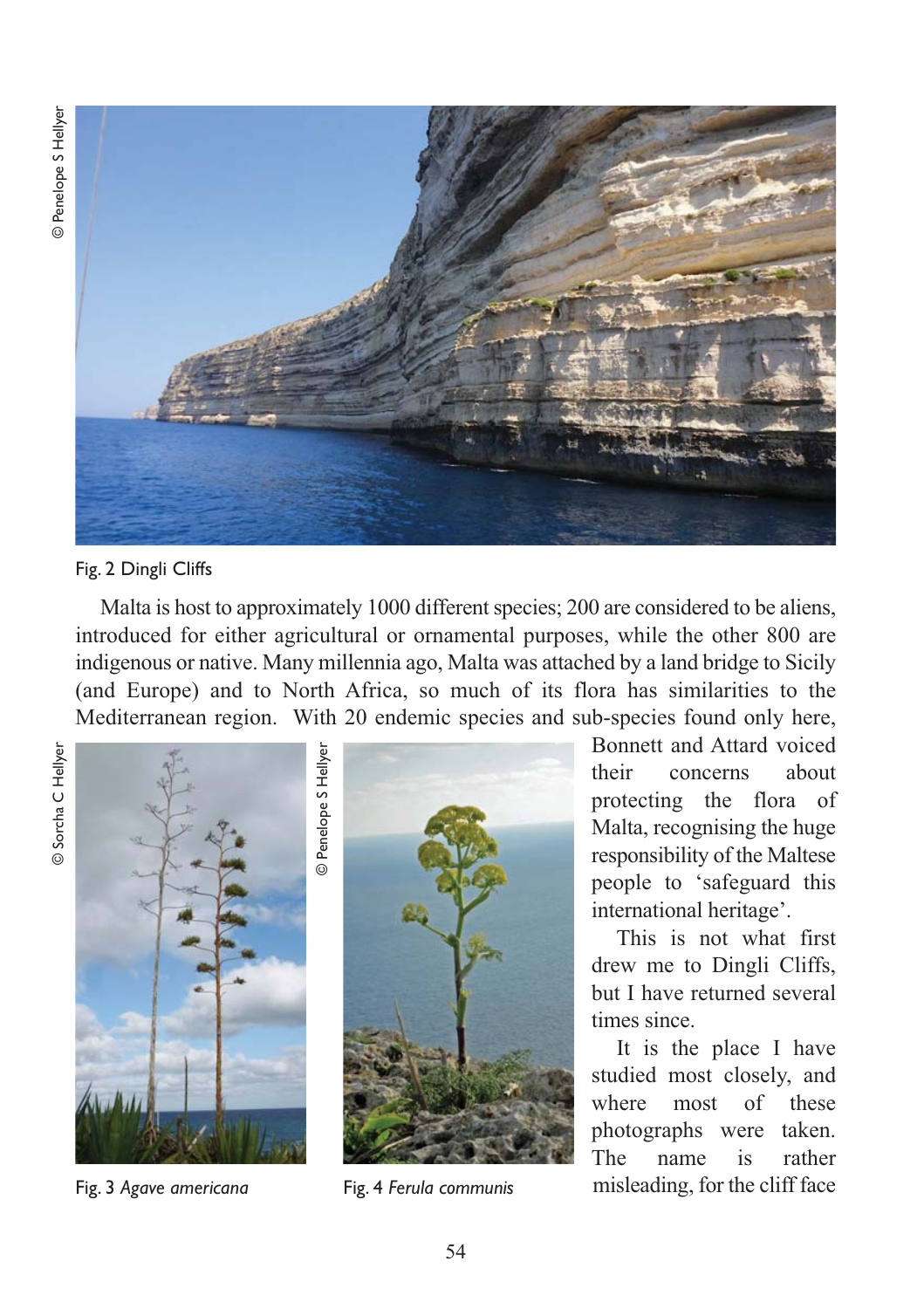

Fig. 5 *Asphodelus aestivus*

Fig. 6 *Cynara cardunculus*

lies some way off from the area known as Dingli Cliffs (fig. 2), and is best viewed from the sea. The cliffs are themselves fascinating, both for their structure and for the many plants growing on, or in, them.

The road to Dingli is dusty and rutted, more from neglect than the numbers of cars and buses that travel along it. The flat rocky ground makes walking difficult, so sensible shoes are recommended. This plateau drops steeply down to a flat strip of land that is farmed extensively, its rich red soil divided by low, dry limestone walls or ribbons of wild flowers. The Dingli cliff face then falls sharply to the sea. The village of Had Dingli



Fig. 7 *Ancamptis pyramidalis,* the Pyramidal Orchid



Fig. 8 *Orchis conica*, the Milky Orchid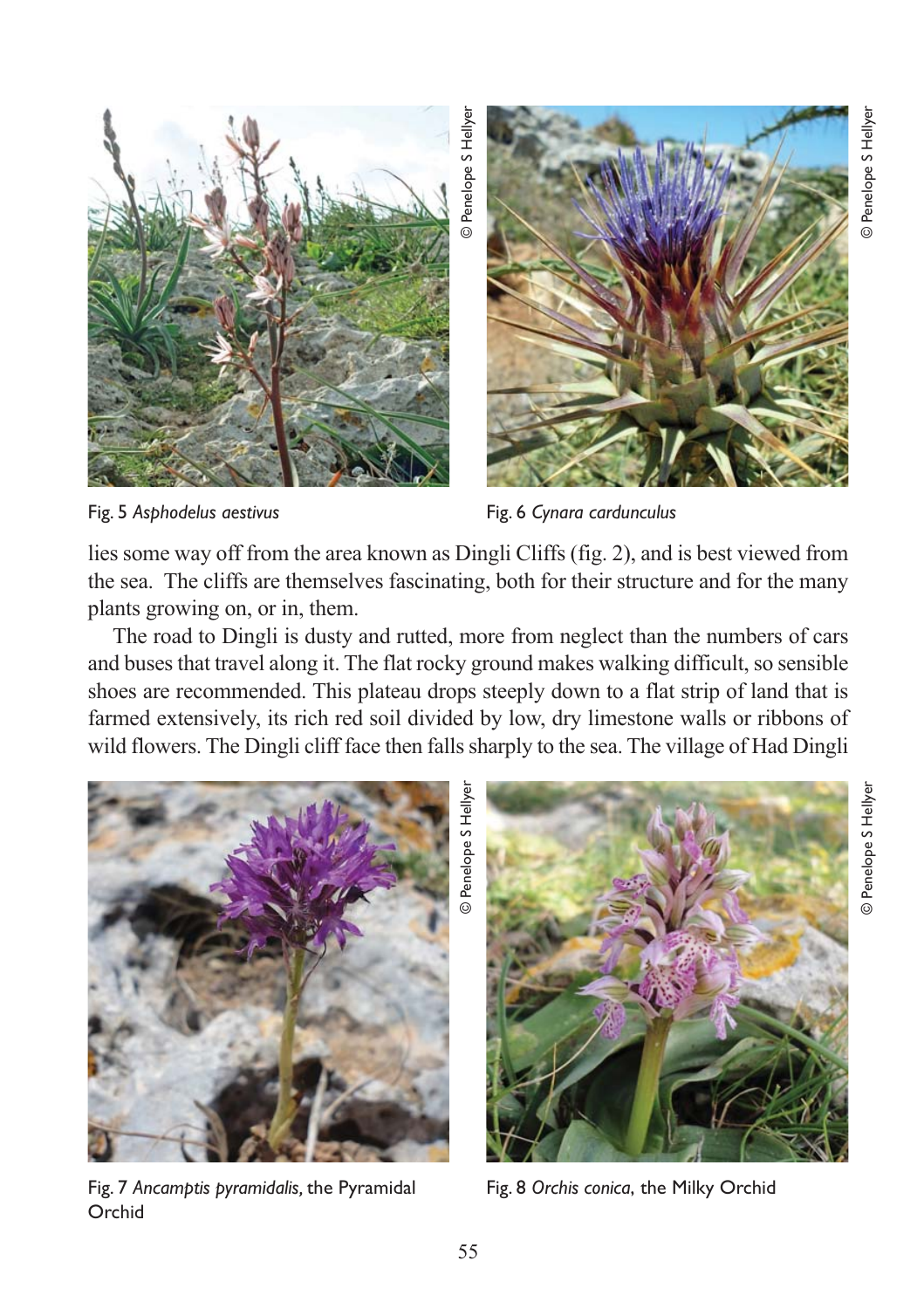is some half a mile from this area; though it's described as a coastal village, its main trade is farming, not fishing, as it has no direct contact with the water.

The two sentinels dominating the landscape of Malta are *Agave americana* (fig. 3) and *Ferula communis* (fig. 4). The *Agave*, by far the most imposing, grows elsewhere on the island and makes an almost surreal picture on the arid soil in which it thrives. In summer the spreading panicles of yellowish-green flowers thrust skywards from the basal rosettes. New baby offsets surround the central rosette, which will die once it has flowered. *Ferula communis* is just as impressive on the craggy top of Dingli Cliff, showing robust growth in an exposed position on this inhospitable ground. After several years' growth, multi-forked stems carry many-branched umbels of yellow flowers in early and mid summer, and the feathery foliage is a foil for the rock on which it grows.

*Asphodelus aestivus* (fig. 5) spreads far more extensively in this area. One reason given is that it is unpalatable to livestock. It thrives in the rocky soil, pushing from crevices where no earth is visible, and appears content wherever it is. All the star-shaped flowers that I saw were well-marked with a deep-pinky-red central vein, while the buds and the flowers are flushed pink. It is host to the Longhorn Beetle, *Agapanthia asphodeli,* which can be seen only in late March and early April when it's perched on the stem of the plant. Diminutive *Anagallis arvenis* nestles on the ground, the bright blue welcome amongst the detritus of the earlier season. Numerous species of thistle flourish in Malta; the commonest, the boar thistle, *Galactites tomentosa*, has beautifully marked foliage, the wide white main veins a sharp contrast on the mid-green leaves. The cardoon or wild artichoke, *Cynara cardunculus* (fig. 6), grows on various terrains including steppe, garrigue and clay slopes, and its statuesque stems can reach 0.9m in height. Numerous beetles and other insects visit its open flowerheads.



Fig. 9 *Euphorbia melitensis* 

Of the many orchids that can be found on Malta I have come across two. The Common Pyramidal Orchid (fig. 7), *Ancamptis pyramidalis,* has flowers which are



Fig. 10 *Euphorbia pinea*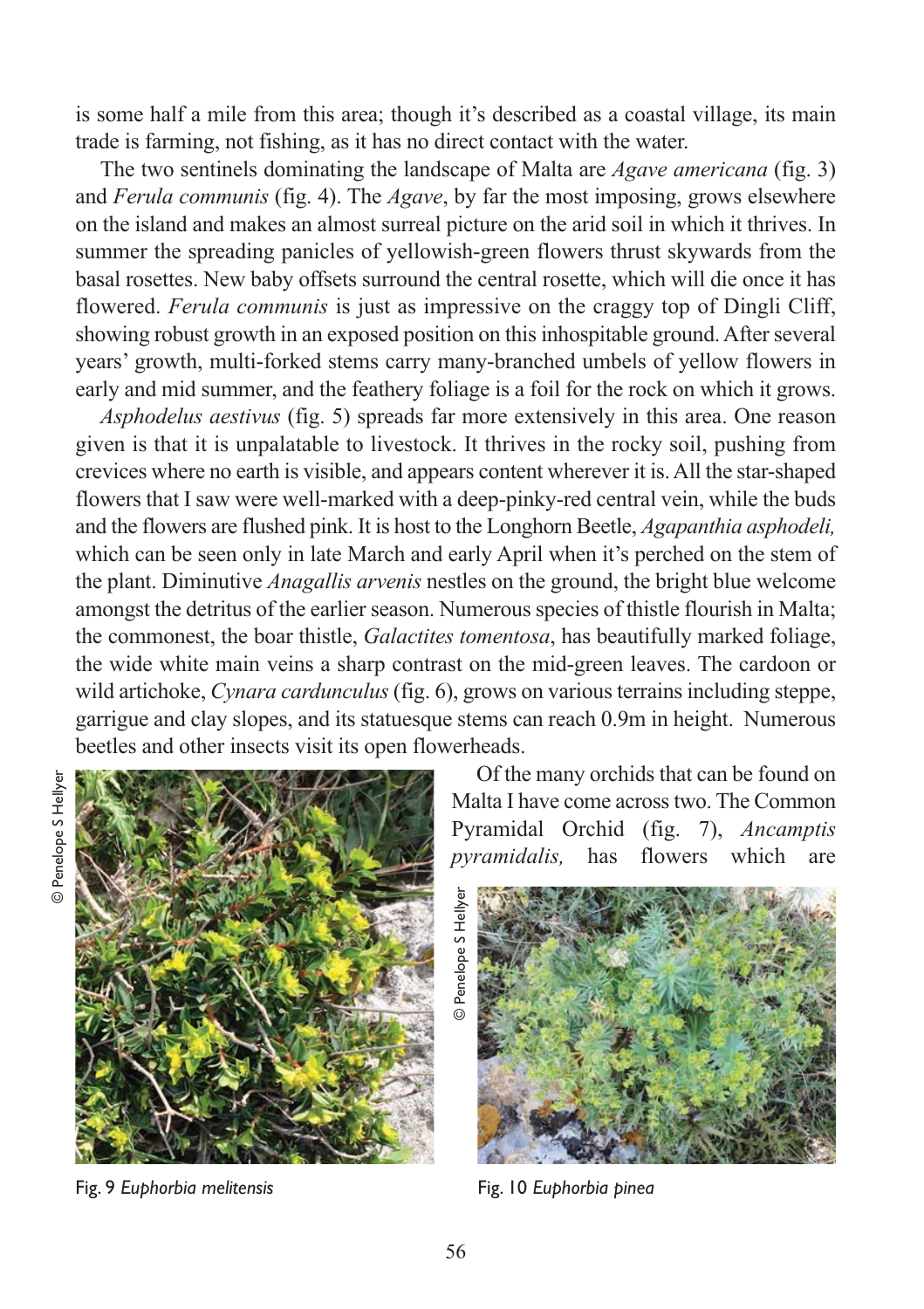extremely variable in colour, from palest pink to purple. My specimen, although poorly shaped, survived in a pocket of soil in the weathered limestone. The Milky Orchid (fig. 8), *Orchis conica*, is equally inconstant in both its colour and the patterns on its petals. I found several plants on the open plateau, nestled closely to the small rocks.

Several species of *Euphorbia* are listed. The endemic species, *Euphorbia melitensis* (fig. 9), has handsome stems with a reddish hue and can grow into a dense shrub up to 75cm in height, in favourable sites washing over the rocks where it can become the dominant species. It is now protected under Maltese law. Its yellow flowers are seen only in spring, while *Euphorbia pinea* (fig. 10) blooms all year round, the yellow flowers held above usually reddish stems, similar to the lower leaves in colour.

*Arisarum vulgare* (fig. 11) was an exciting find for, despite the guidance given by Bonnett and Attard that the 'Friar's Cowl is found in disturbed ground and damp valleys and usually found growing in groups', the solitary specimen I came across was tucked against the shadier side of a rock, with a pale, starved leaf, which would in a better habitat be a deep rich green.

On this stony land I came across several plants which, when later identified, I came to realise would have grown to their full glory in their preferred habitat. Indeed it proved impossible to identify some plants with absolute certainty, so it would be helpful if you're able to confirm or challenge the names of the plants shown here. *Erica multiflora* was one, a single flower stem with dead and decaying twiggy bits filling the tiny pocket in which it grew. *Lobularia maritima*, Sweet Alyssum or Sweet Alison (fig. 12), thrived in a straggly, untidy manner stretching across other small plants and rocks, many covered with the Wall Xanthoria, *Xanthoria sp.*, ranging from orange to a greenish colour. Looking closely at the photograph of *Lobularia*, you can see that the flowerheads, with



Fig. 11 *Arisarum vulgare*

Fig. 12 *Lobularia maritima*